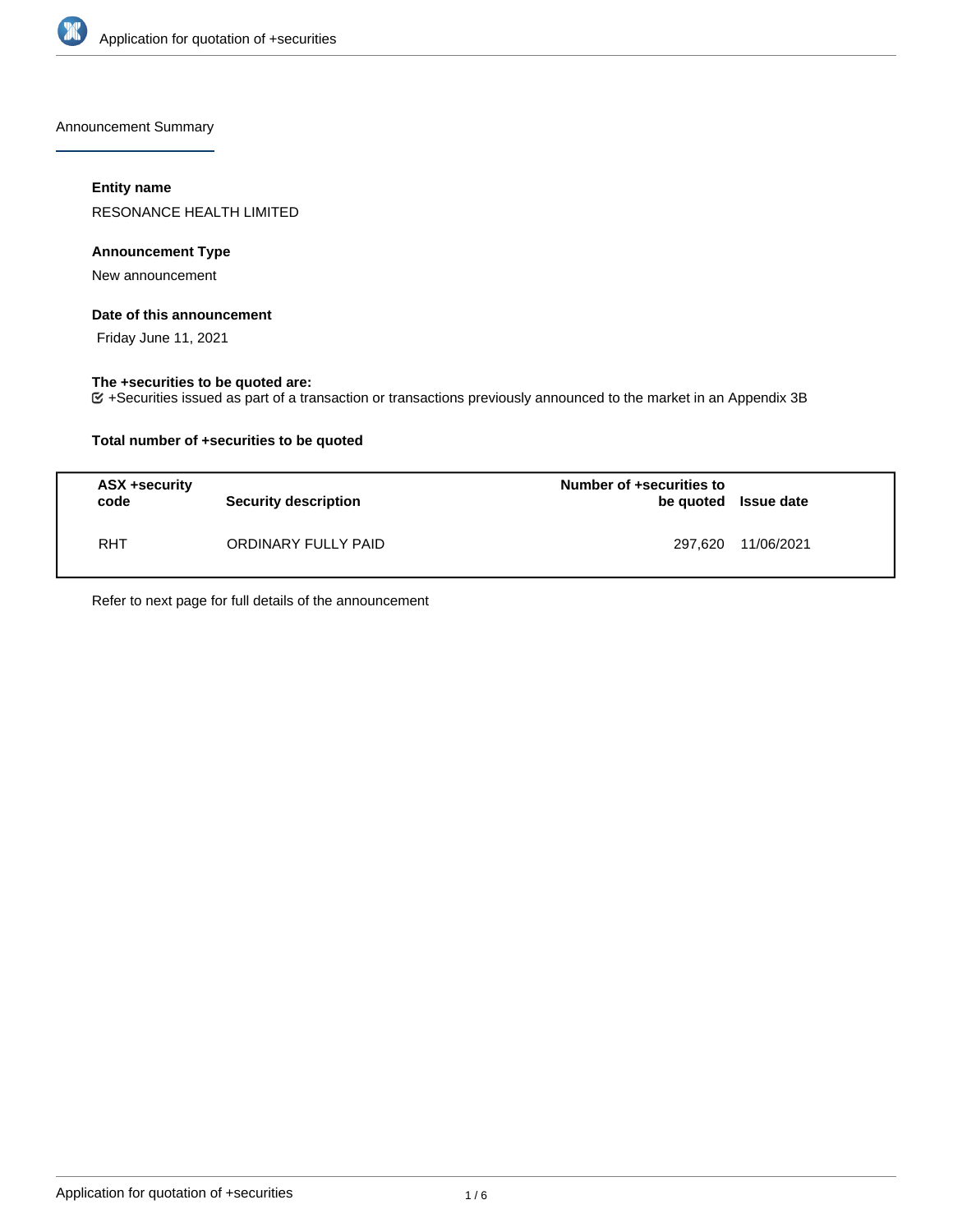

Part 1 - Entity and announcement details

## **1.1 Name of entity**

RESONANCE HEALTH LIMITED

We (the entity named above) apply for +quotation of the following +securities and agree to the matters set out in Appendix 2A of the ASX Listing Rules.

**1.2 Registered number type** ABN

**Registration number** 96006762492

**1.3 ASX issuer code** RHT

**1.4 The announcement is**

New announcement

## **1.5 Date of this announcement**

11/6/2021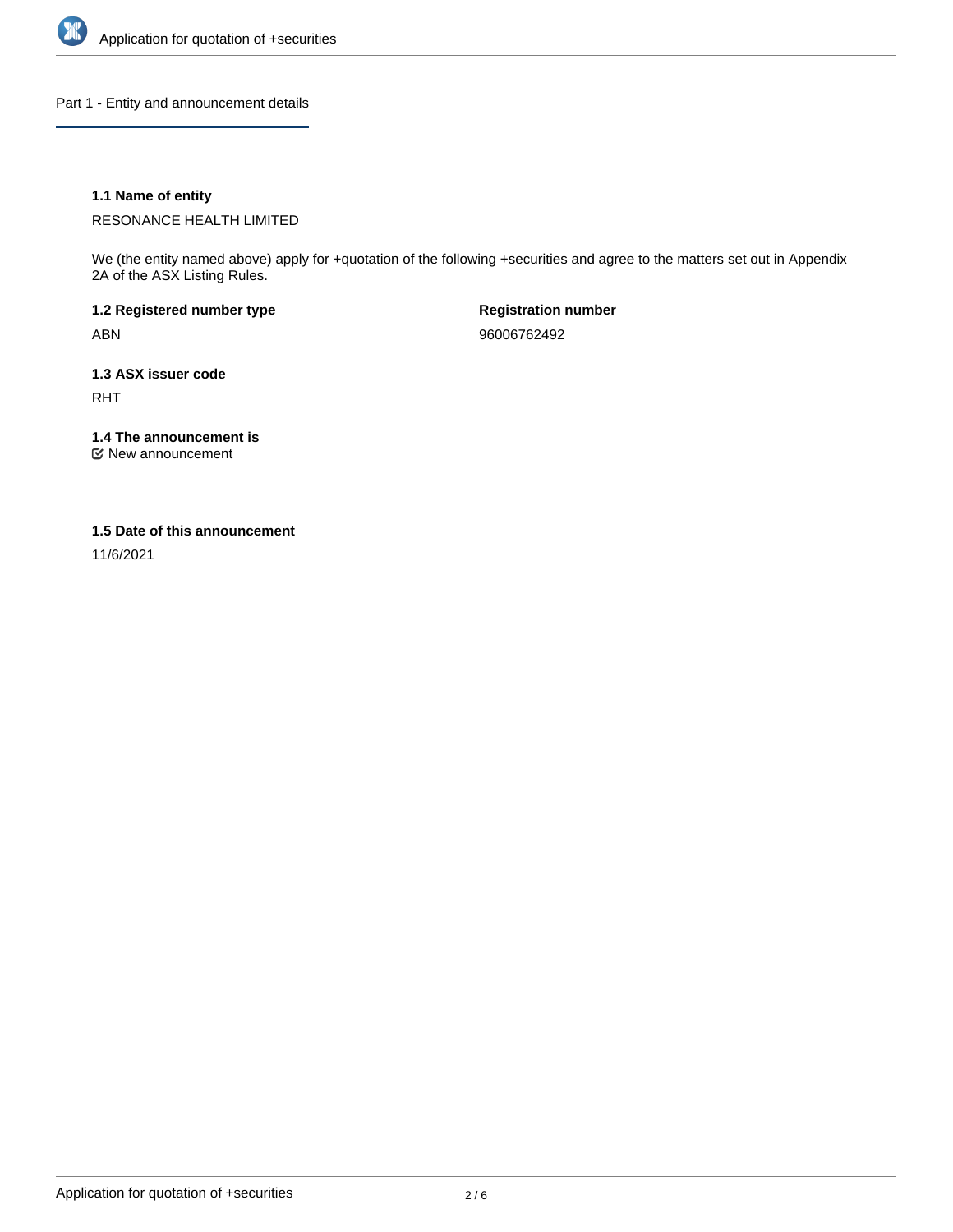

# Part 2 - Type of Issue

### **2.1 The +securities to be quoted are:**

+Securities issued as part of a transaction or transactions previously announced to the market in an Appendix 3B

### **Previous Appendix 3B details:**

| <b>Announcement Date and</b><br>Time | <b>Announcement Title</b>                   | Selected Appendix 3B to submit quotation<br>reguest |  |
|--------------------------------------|---------------------------------------------|-----------------------------------------------------|--|
| 10-Sep-2020 12:33                    | New - Proposed issue of Securities -<br>RHT | A placement or other type of issue                  |  |

# **2.3a.2 Are there any further issues of +securities yet to take place to complete the transaction(s) referred to in the Appendix 3B?**

Yes

### **2.3a.3 Please provide details of the further issues of +securities yet to take place to complete the transaction(s) referred to in the Appendix 3B**

297,620 fully-paid ordinary shares to be issued (subject to satisfaction of conditions) pursuant to Licence Agreement with Telethon Kids Institute and Erasmus University Medical Centre, as detailed in the Company's ASX announcement dated 10 September 2020.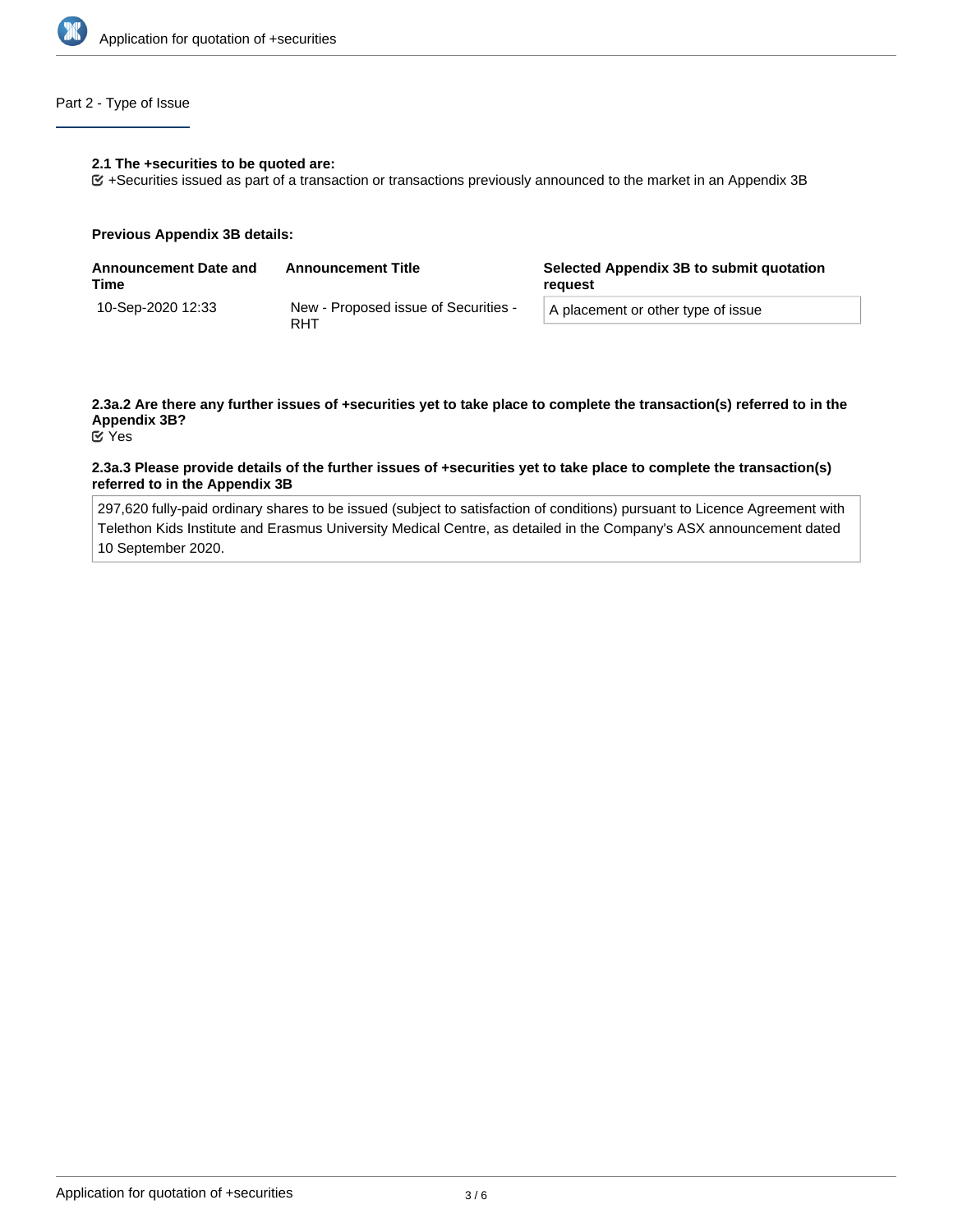

Part 3A - number and type of +securities to be quoted where issue has previously been notified to ASX in an Appendix 3B

## Placement Details

**ASX +security code and description**

RHT : ORDINARY FULLY PAID

# **Issue date**

11/6/2021

## Distribution Schedule

**Provide a distribution schedule for the new +securities according to the categories set out in the left hand column including the number of recipients and the total percentage of the new +securities held by the recipients in each category.**

| Number of +securities held | <b>Number of holders</b> | Total percentage of +securities held<br>For example, to enter a value of 50%<br>please input as 50.00 |
|----------------------------|--------------------------|-------------------------------------------------------------------------------------------------------|
| $1 - 1,000$                |                          | %                                                                                                     |
| $1,001 - 5,000$            |                          | $\%$                                                                                                  |
| $5,001 - 10,000$           |                          | %                                                                                                     |
| 10,001 - 100,000           |                          | %                                                                                                     |
| 100,001 and over           |                          | $\%$                                                                                                  |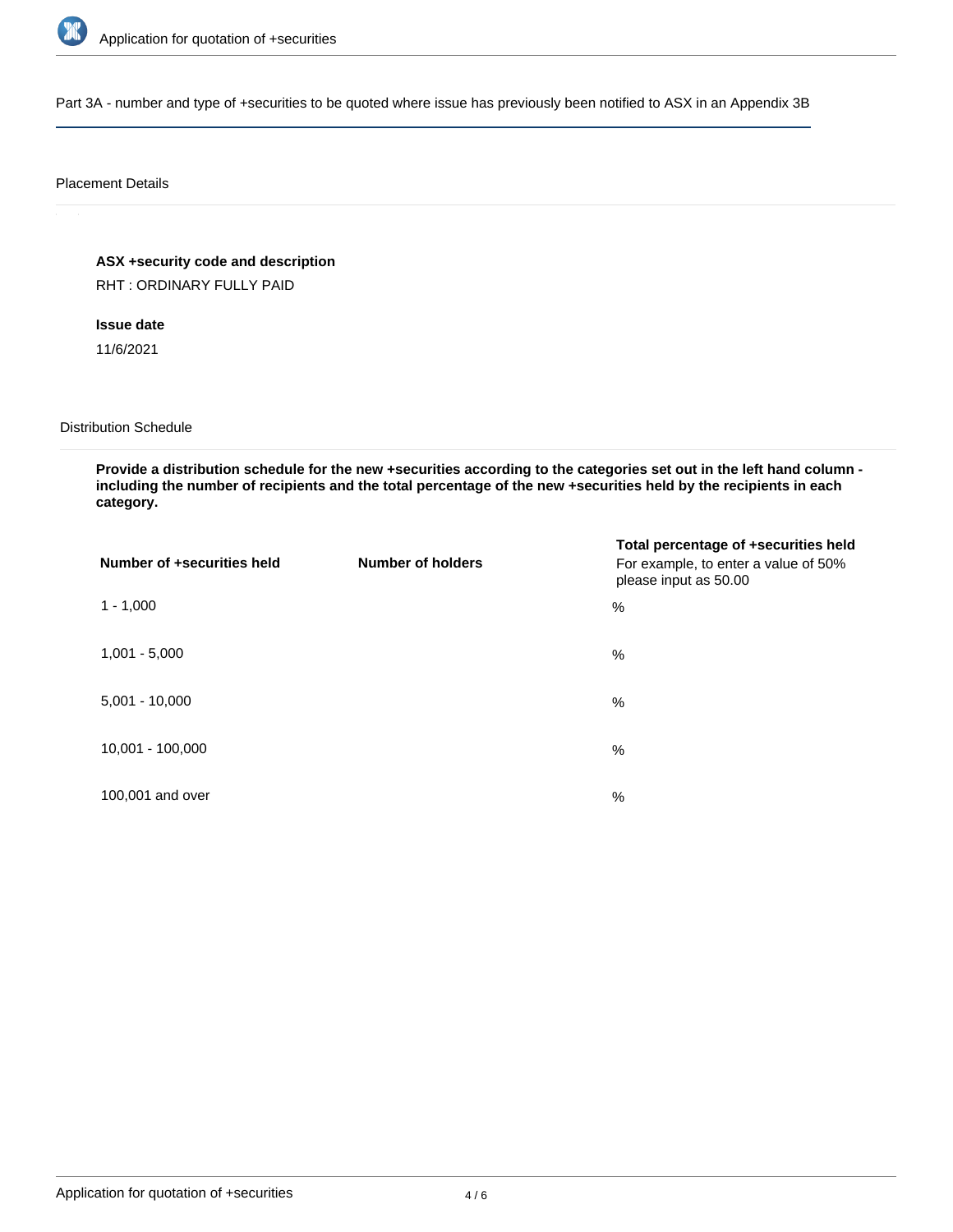

Issue details

## **Number of +securities to be quoted**

297,620

## **Are the +securities being issued for a cash consideration?**

No

## **Please describe the consideration being provided for the +securities**

Securies issued pursuant to Licence Agreement with Telethon Kids Institute and Erasmus University Medical Centre, as detailed in the Company's ASX announcement dated 10 September 2020.

# **Please provide an estimate (in AUD) of the value of the consideration being provided per +security for the +securities to be quoted**

0.168000

### **Any other information the entity wishes to provide about the +securities to be quoted**